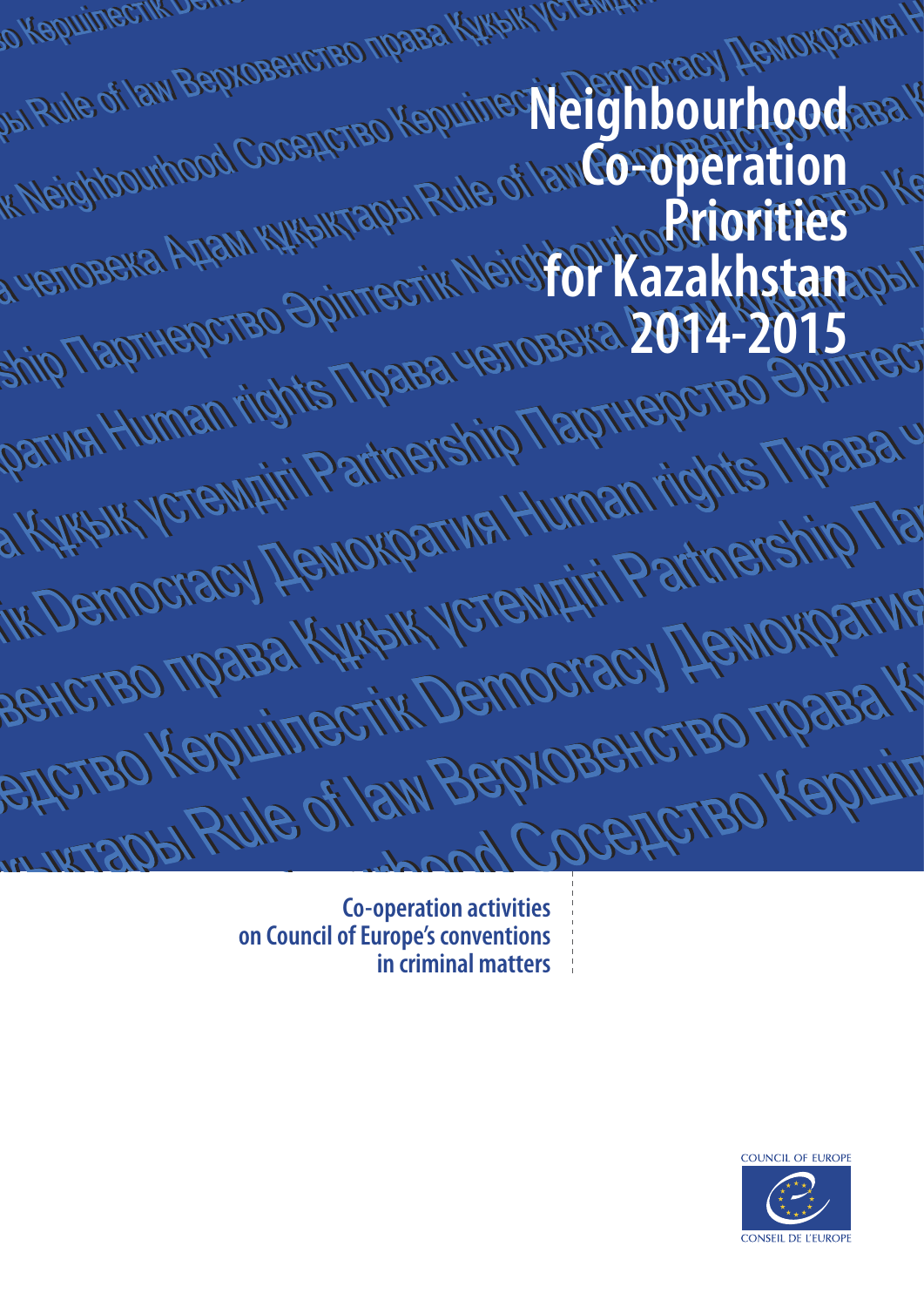**Neighbourhood Co-operation Priorities for Kazakhstan 2014-2015**

**Co-operation activities on Council of Europe's conventions in criminal matters**

Council of Europe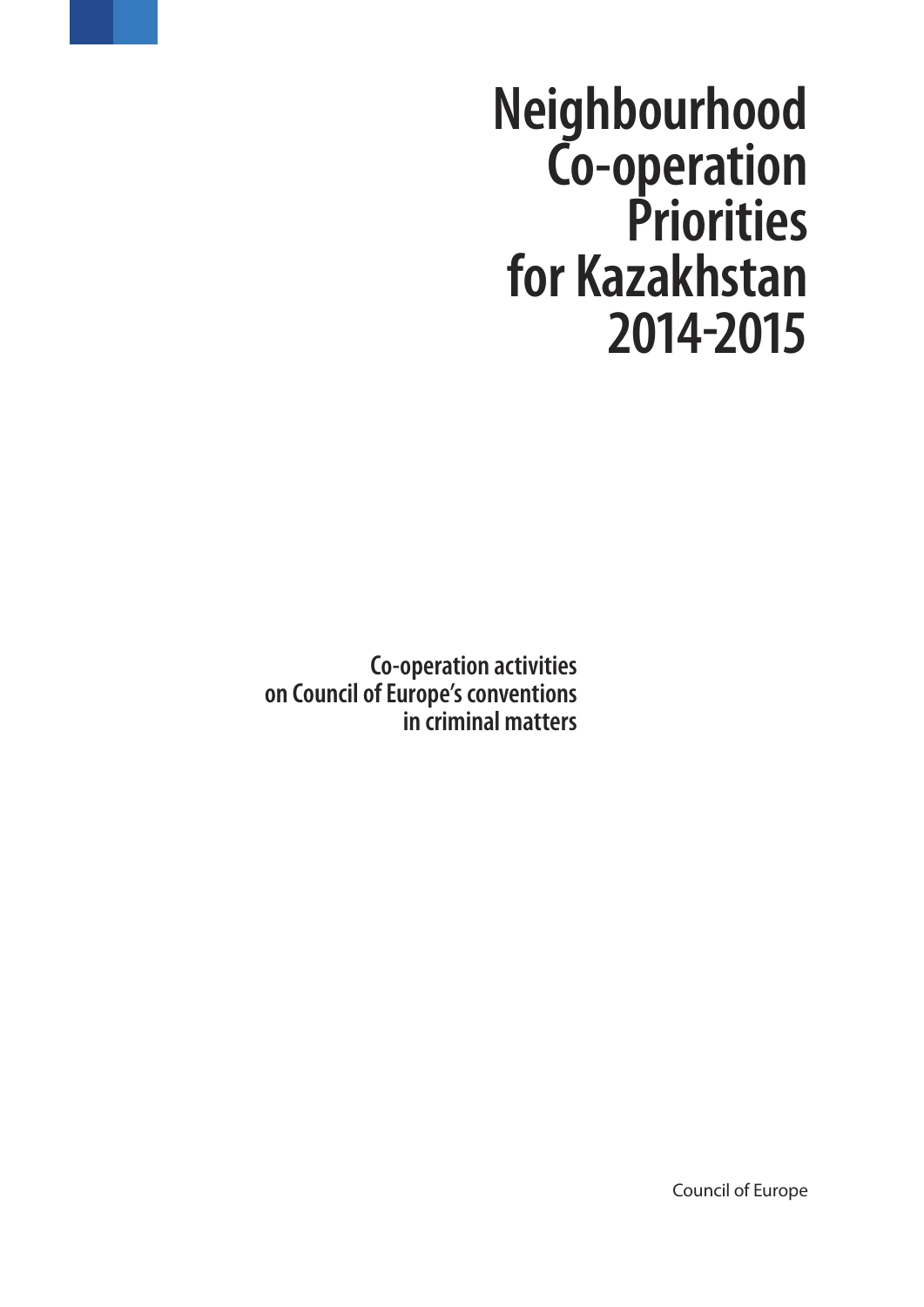All requests concerning the reproduction or translation of all or part of this document should be addressed to the Directorate of Communication (F-67075 Strasbourg Cedex or publishing@coe.int). All other correspondence concerning this document should be addressed to the Office of the DG Programmes.

Cover and layout: Documents and publications production Department (SPDP), Council of Europe

Photos: Council of Europe

© Council of Europe, October 2014 Printed at the Council of Europe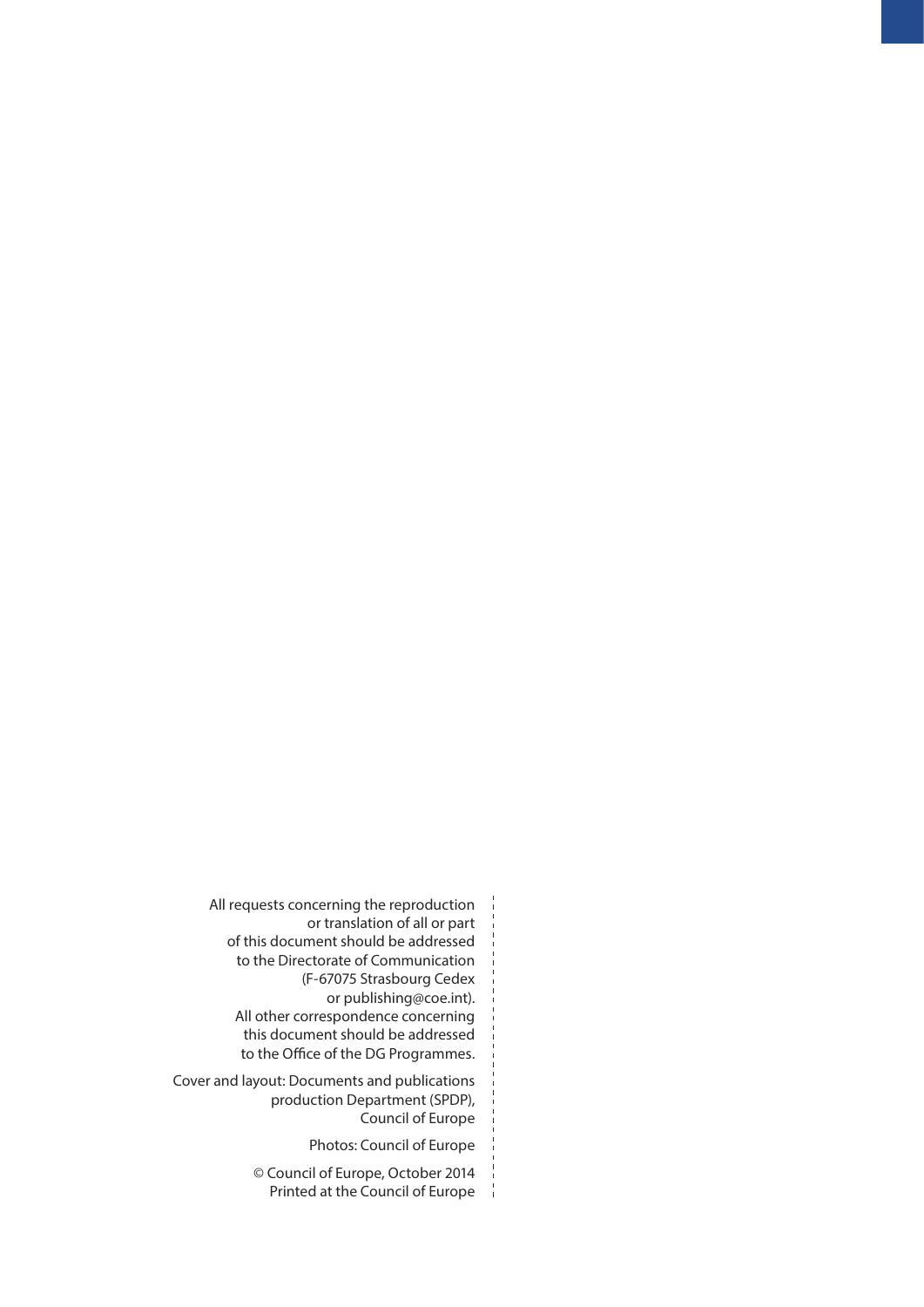# **Introduction**

## **Policy of the Council of Europe towards its immediate neighbourhood – neighbourhood co-operation priorities for Kazakhstan**

In 2011, the Committee of Ministers invited the Secretary General to develop action plans for the implementation of the Council of Europe policy towards its immediate neighbourhood.

The Council of Europe policy towards its immediate neighbourhood is open to the countries of Central Asia.

In 2011, Kazakhstan expressed interest in co-operation with the Council of Europe, and in the conclusion of a Neighbourhood Co-operation Priorities (NCP) framework in particular.

An intensive dialogue between the Council of Europe and Kazakh authorities resulted in the draft of a comprehensive document entitled "The Council of Europe's Neighbourhood Co-operation Priorities for Kazakhstan 2012-2014" which was presented to the Kazakh authorities in July 2012, after discussion in the relevant Council of Europe bodies. This document covered the following priority areas:

 $-$  the rule of law, with emphasis on the fight against corruption, and the criminal justice system;

- human rights, with emphasis on children's rights, juvenile justice and human rights education;
- ū democracy, with emphasis on cultural cooperation, inter-ethnic and intercultural dialogue.

In December 2012, in his letter to the Secretary General, the Minister for Foreign Affairs of Kazakhstan noted "the innovative nature and concept of the Council of Europe proposals for Kazakhstan – which may require a lengthy internal procedure" before accepting the proposals. While the Governmental agencies are reviewing the draft comprehensive Council of Europe Neighbourhood Co-operation Priorities for Kazakhstan 2012-2014, the Minister, in line with the Secretary General's suggestions, proposed initiating practical co-operation with the implementation of one of the NCP chapters, focusing on specifc Council of Europe Conventions.

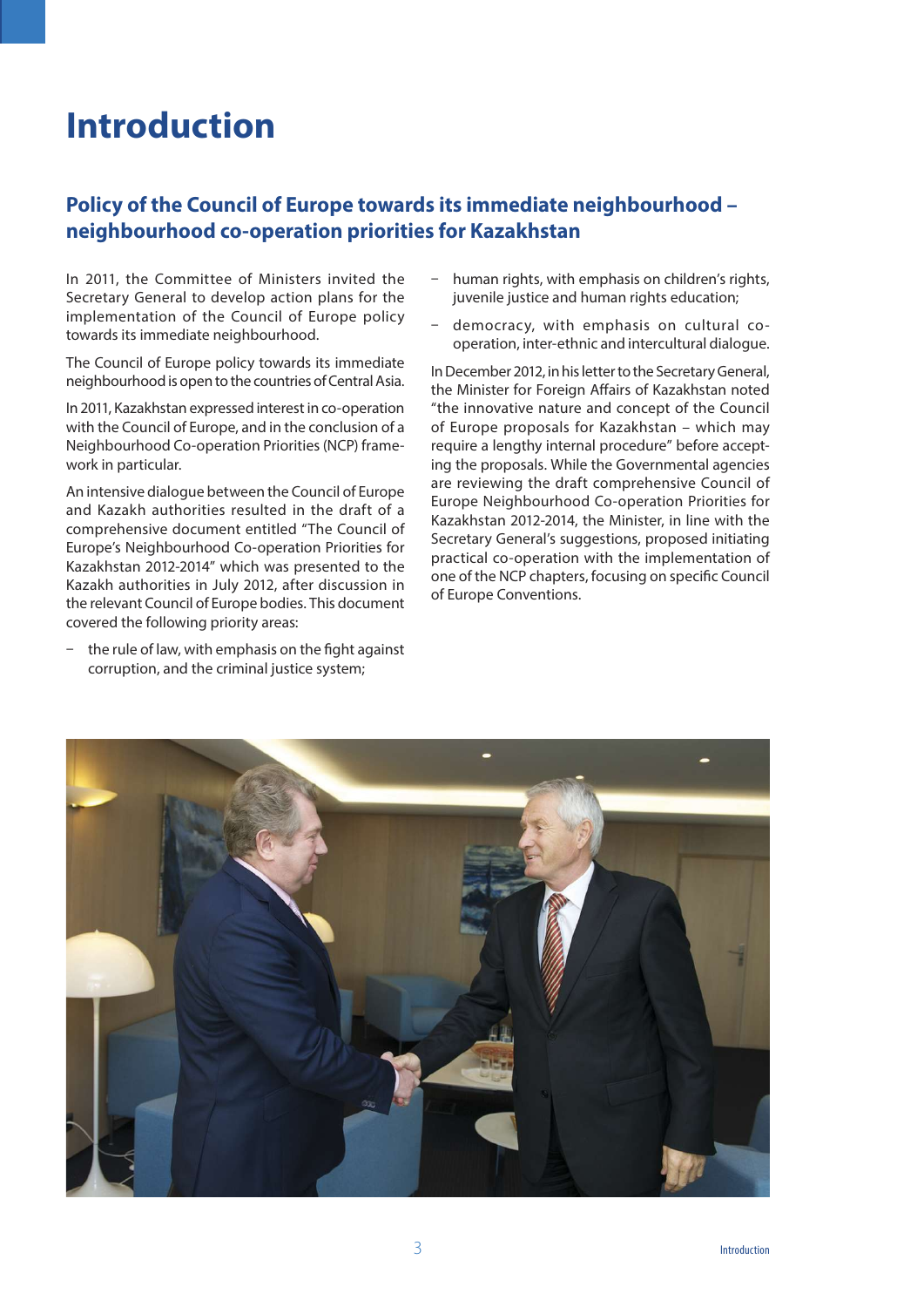## **Co-operation activities on Council of Europe conventions in criminal matters**

Since 1999, Kazakhstan has several times expressed an interest in acceding to the Council of Europe Conventions in criminal matters. With this in mind, the Secretary General of the Council of Europe and the Minister for Foreign Affairs of Kazakhstan, expressed their "commitment to intensify co-operation in order to build the necessary capacities and facilitate the accession of Kazakhstan to the Conventions" in a Joint Statement adopted in October 2011 in Astana.

The Minister for Foreign Affairs of Kazakhstan, in his letter of December 2012, reconfrmed that "Kazakhstan's accession to the Council of Europe Conventions meets the long-term objectives for social and political modernisation of the country, ensuring its security and stability". As a result of a subsequent exchange of letters and a meeting between the Secretary General and the Foreign Minister in early 2013, it was agreed to submit an NCP proposal to the Committee of Ministers, focused initially on building the capacity of the Kazakh authorities in the criminal justice feld.

The proposed NCP document aims to provide assistance to Kazakhstan as a "frst step" towards possible future accession to a number of Council of Europe Conventions in the criminal feld, in particular:

- the European Convention on Mutual Assistance in Criminal Matters and its additional protocol;
- the European Convention on Extradition:
- the European Convention on the Transfer of Proceedings in Criminal Matters;
- the European Convention on the International Validity of Criminal Judgements.

A decision on accession shall be made by the Parties to the relevant Conventions, and on a case-by-case basis.

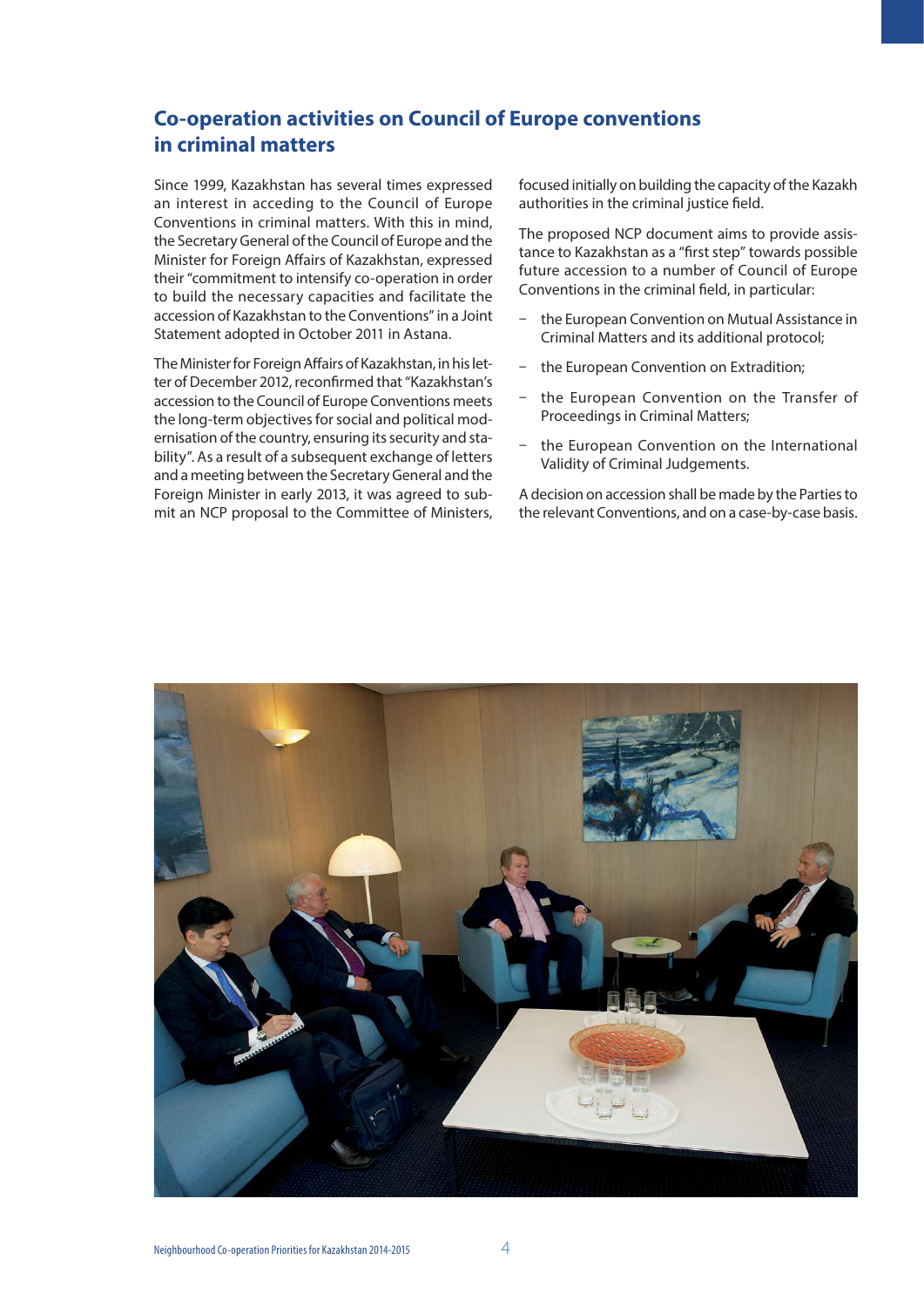# **Towards accession to the Council of Europe Conventions**

**designed to facilitate international co-operation in criminal matters: needs assessment, review of legislation, practice and capacity building**

## **Background**

Participation in most Council of Europe treaties is not exclusively limited to the member States of the Council of Europe. Many treaties are open to accession by nonmember States, provided that they have been formally invited to accede by the Committee of Ministers of the Council of Europe. The modalities are specifed in the relevant provisions of each treaty. Kazakhstan has expressed its interest in possible accession to several Council of Europe conventions designed to facilitate international co-operation in criminal matters, including:

- The European Convention on Mutual Assistance in Criminal Matters (ETS 30) and its additional protocol (ETS 99). Under this Convention the Parties agree to provide to each other the widest measure of mutual assistance with a view to gathering evidence, hearing witnesses, experts and prosecuted persons, etc. The Protocol completes provisions contained in the Convention. It withdraws the possibility offered by the Convention to refuse assistance solely on the grounds that the request concerns an offence which the requested Party considers a fiscal offence. It extends international co-operation to the service of documents concerning the enforcement of a sentence and similar measures (suspension of pronouncement of a sentence, conditional release, deferment of commencement of enforcement of a sentence or interruption of such enforcement). Finally, it adds provisions relating to the exchange of information on judicial records.
- The European Convention on Extradition (ETS 24) which provides for the extradition between Parties of persons wanted for criminal proceedings or for the carrying out of a sentence. The Convention does not apply to political or military ofences and any Party may refuse to extradite its own citizens to a foreign country. Extradition may also be refused if the person claimed risks the death penalty under the law of the requesting State.
- The European Convention on the Transfer of Proceedings in Criminal Matters (ETS 73) under which any Party may request another Party to take proceedings against a suspected person in its stead. The requested State may not refuse

acceptance of the request except in specifc cases and in particular if it considers that the ofence is of a political nature or that the request is based on considerations of race, religion or nationality.

The European Convention on the International Validity of Criminal Judgements (ETS 70) under which each Party acquires competence to enforce a sanction imposed on the territory of another Party, provided that the requesting State has submitted a request for enforcement, that under the law of the requested State the act for which the sanction was imposed would be an offence, and that the judgment delivered by a requesting State is fnal and enforceable. One of the signifcant aims of the Convention is to promote the rehabilitation of the offender.

## **Methodology**

Proposed NCP activities are detailed below, according to a methodology involving two consecutive phases:

1. Needs assessment which includes a detailed analysis of the legal framework for international cooperation in criminal matters and the level of the current practice of Kazakhstan with regard to international co-operation in criminal matters; review of relevant legislation and practice of Kazakhstan and development of recommendations on how to bring them in line with European standards, specifcally those concerning international co-operation in criminal matters.

2. Capacity building activities and awareness raising on the Conventions and their mechanisms among practitioners involved in international co-operation in criminal matters (judges, prosecutors, civil servants and lawyers) with the aim of ensuring implementation of obligations undertaken by Kazakhstan in case of accession to the Council of Europe conventions.

This approach will be governed by fundamental principles of international co-operation in criminal matters: knowledge of the applicable legal instruments and the adequate use of the available tools to facilitate co-operation. Particular attention will be paid to the relevant case-law of the European Court of Human Rights. In order to facilitate the potential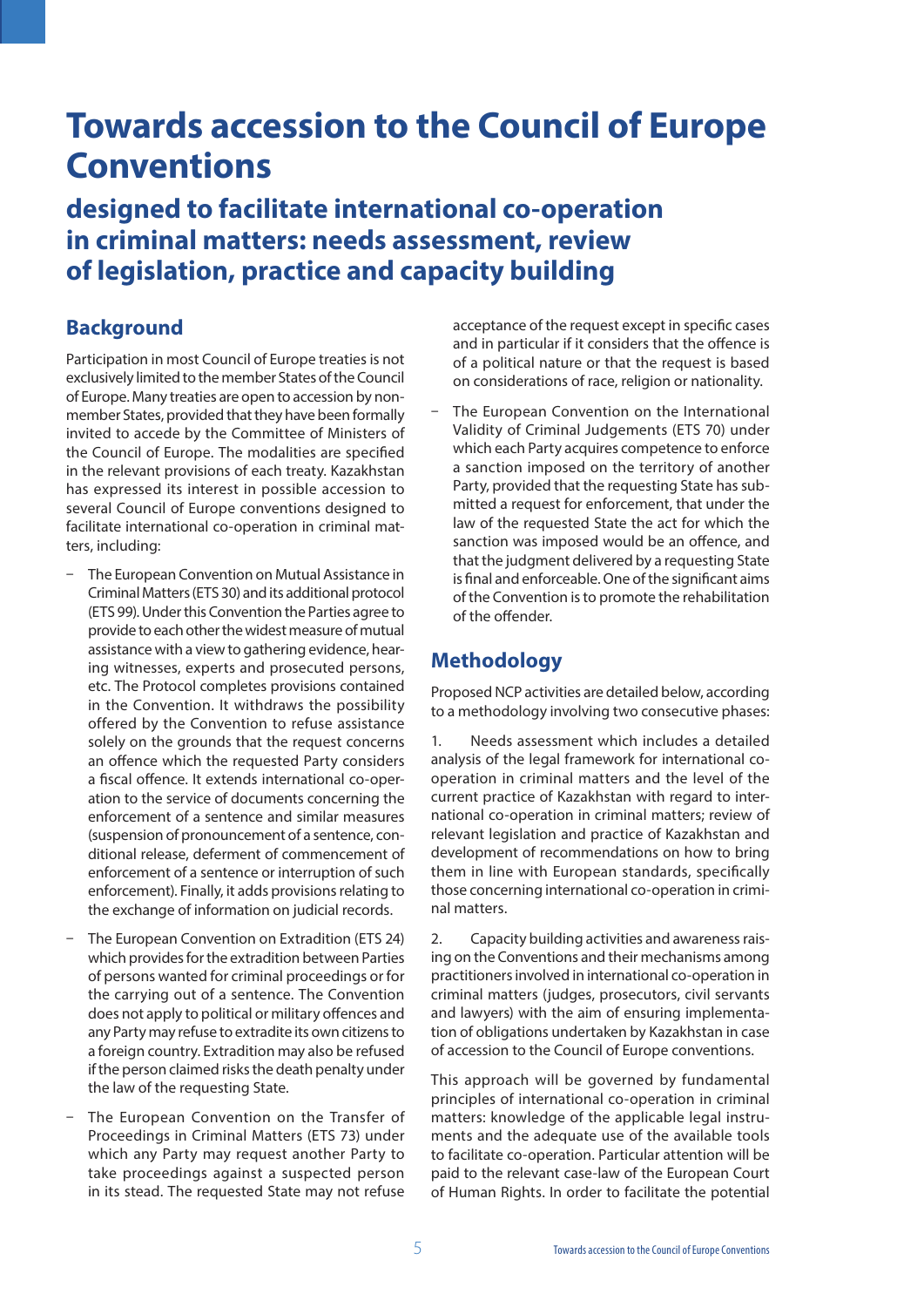accession of Kazakhstan to the conventions on international co-operation in criminal matters, the NCP aims to foster mutual trust between Kazakhstan and the European Parties to these conventions in each other's legal framework and judiciary system with regard to common standards in the feld of human rights and rule of law.

## **Objective**

**Overall objective:** Kazakhstan's legal framework, the functioning of the justice system and institutional practice regarding international co-operation in criminal matters are brought in line with European standards and best practice.

### **Phase 1: Needs assessment and review of relevant legislation and practice**

**Total cost:** 250 000 Euros

**Duration:** 6 months

Partners: Office of the Prosecutor General, Supreme Court, Ministry of Foreign Affairs, Ministry of Internal Affairs, Ministry of Justice, Committee of National Security, Agency on Fighting with Economic and Corruption Crimes (Financial police), "Institute of Legislation" of the Ministry of Justice, "Union of Advocates of Kazakhstan".

#### **Objective – Phase 1**

**The To conduct a needs assessment of the legal and** judicial framework in view of the possible future accession of Kazakhstan to Council of Europe conventions in the criminal feld and to conduct a legislative expertise to ensure that national regulatory frameworks and practices regarding international co-operation in criminal matters are brought in line with European standards and best practice.

#### **Expected results**

1. Desk and feld research on the current situation regarding the application of international bilateral or multilateral agreement on international co-operation in criminal matters with Kazakhstan is conducted;

2. A detailed report on the current needs of Kazakhstan in terms of primary and secondary legal acts, practices and capacity building for application of the European standards concerning international co-operation in criminal matters is made available and presented to the national authorities;

3. Possible issues in national legislation and practices which might otherwise give rise to problems in international co-operation in criminal matters are identifed and recommendations on how to overcome them and to reinforce the legislative framework and practice are proposed to Kazakh authorities with a view to their swift adoption and implementation.

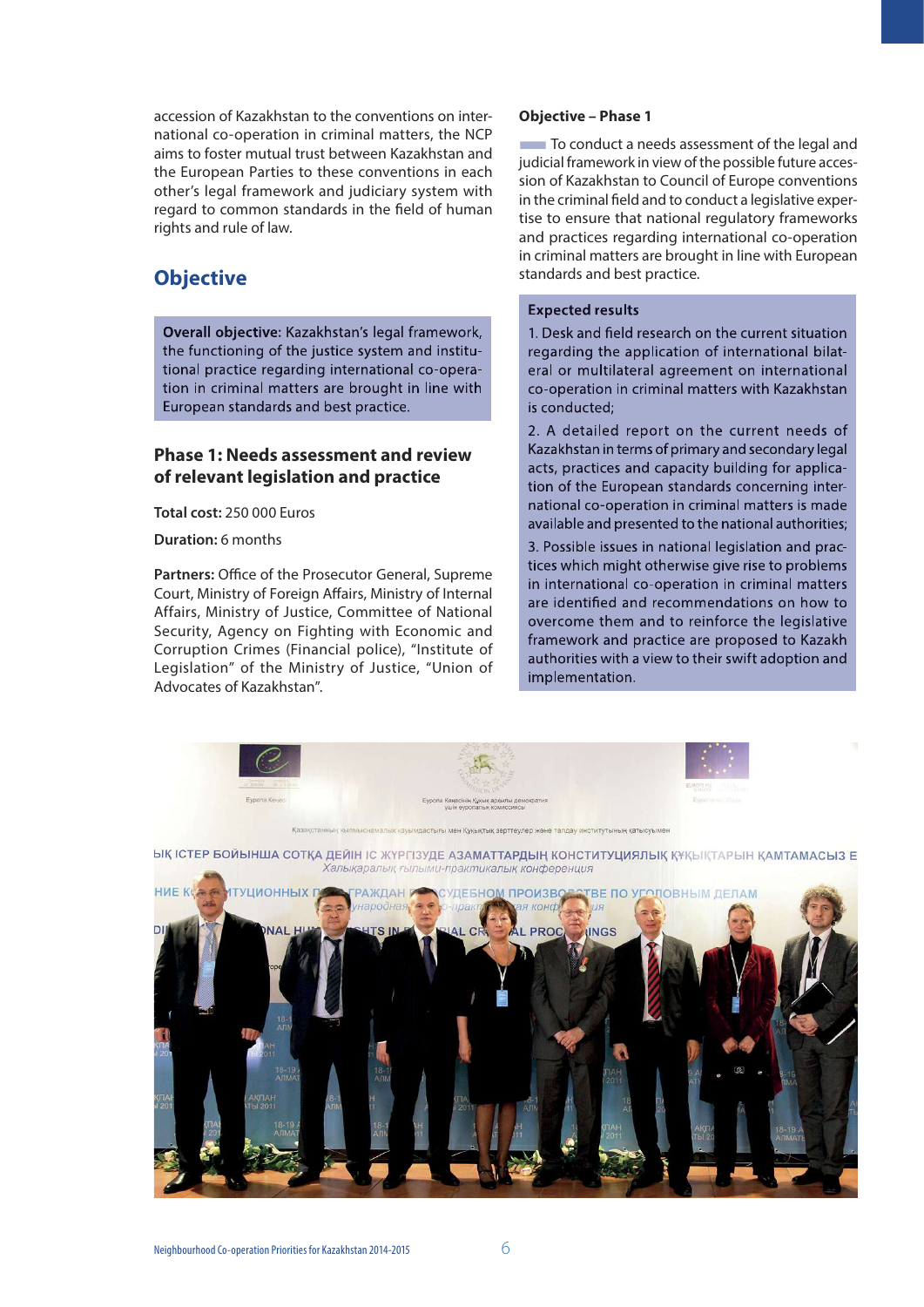#### **Activities**

- Expert assessment visits in preparation of the assessment report, to Kazakhstan and possibly to European countries with which Kazakhstan already has bilateral co-operation on these matters;
- Expert meetings on necessary changes and amendments to the relevant legislation and practice;
- ū Round table for presentation of the results of the report, experts' fndings and recommendations to the policy makers;
- Expert meetings on necessary changes and amendments to the relevant legislation;
- Drafting sessions of necessary legislative amendments and changes in practice;
- Study visits for the central authorities to become familiar with the application of international cooperation in criminal matters in some CoE member countries;
- ū Round table for presentation of the results of the draft amendments to the policy makers.

### **Phase 2: Capacity building and awareness-raising**

**Total cost:** 1 000 000 Euros (estimated pending country's needs assessment)

#### **Duration:** 12 months

Partners: Office of the Prosecutor General, Supreme Court, Ministry of Foreign Afairs, Ministry of Internal Affairs, Ministry of Justice, Committee of National Security, Agency on Fighting with Economic and Corruption Crimes (Financial police), "Institute of Legislation" of the Ministry of Justice, "Union of Advocates of Kazakhstan".

#### **Objective Phase 2**

**To strengthen the national capacity to apply** international bilateral and multilateral agreements on international co-operation in criminal matters.

#### **Expected results**

1. National stakeholders are familiar with the Conventions and their application within the national judicial system and with best European practice on bilateral and multilateral judicial co-operation;

2. Training curricula, including relevant materials, tools, and manuals for legal professionals have been developed and made available to the training centres for judges, prosecutors and lawyers;

3. A core group of national trainers has the substantive knowledge and methodological skills to train relevant stakeholders, thus ensuring sustainability of the results.

#### **Activities**

- Preparation, translation, publication and dissemination of the Conventions;
- Preparation of the training curricula, including relevant materials, tools, and manuals;
- ū Train-the-trainers sessions;
- ū In-depth training for the core group of practitioners at the central authorities dealing with international co-operation in criminal matters;
- Study visits for the above group of practitioners to become acquainted with best practices in this feld in other European jurisdictions, in particular with the main partners for co-operation with Kazakhstan.

#### **Risk assessment**

There are several decisive factors for implementation of Phase 2 of the Project and successful completion of the Project:

- the implementation of Phase 2 depends on the successful implementation of Phase 1 and the introduction of relevant amendments into national legislation;
- the exact number of legal professionals to be trained, which will be established during the Phase 1;
- even if Phase 1 of the Project is successfully implemented, the CoE Member States may not be in favour of Kazakhstan's accession to these Conventions.

#### **Risk management**

Project implementation will be closely followed by the Office of the Directorate General of Programmes and will be subject of a mid-term progress review.

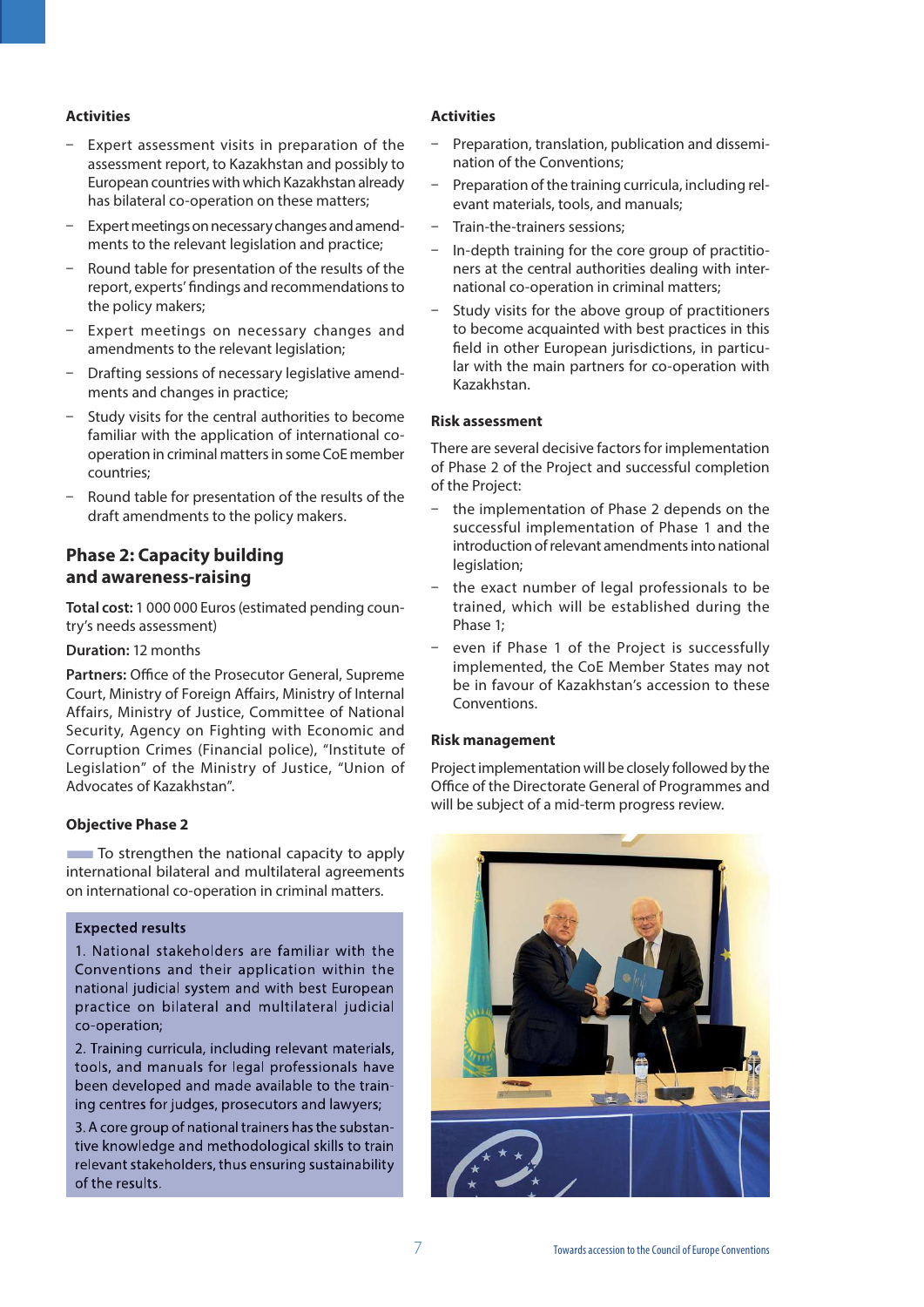# **Programming Co-operation Framework**

### **Progress review**

The review of co-operation with Kazakhstan will be ensured by the Committee of Ministers of the Council of Europe through its Rapporteur Group on External Relations (GR-EXT), which will be regularly informed on the NCP implementation status by the Secretariat. For this purpose, the Office of the Directorate General of Programmes will issue a mid-term progress review report and a fnal evaluation report.

The evaluation of the impact of the activities implemented within the framework of this co-operation framework will be carried out for every programme and project in line with the evaluation process and requirements of different donors. An overarching mechanism to support, assess and evaluate the implementation of this NCP will be established jointly by the Council of Europe and the Kazakh authorities. This mechanism will take a form of a Steering Committee, composed of representatives of Kazakhstan, of the Council of Europe and of the donors; all members of the Steering Committee will be on an equal footing. Steering Committee's task will be to agree on the activities proposed, to exchange on progress regarding the NCP implementation, and if need be, to decide on any changes which may need to be brought to projects planned or under way.

## **Co-operation with international partners**

As for the identifcation of priorities, activities will be implemented in close co-operation and co-ordination with national and international partners, in particular with the European Union and OSCE, but also other possible partners and fnancial contributors present in the country.

The Council of Europe's co-operation with neighbouring regions is funded through extra-budgetary resources, notably Joint Programmes with the European Union and voluntary contributions from national and international stakeholders. Activities foreseen within this NCP document (i.e.; training courses, expert working groups and study visits) will be covered by the funds allocated to the implementation of the NCP. The Kazakh authorities are invited to consider a possible voluntary contribution to support some logistical aspects (i.e. city and airport transport, meeting room).

## **Methods of implementation**

The Council of Europe will use diferent methods of implementation to bring the Organisation's experience and expertise directly to the targeted benefciaries, including the following types of intervention:

- $-$  needs assessment as a prerequisite for the identifcation of gaps and shortcomings in the legal and institutional framework and a basis for expert recommendations;
- experts' assessment of legislation and practice and drafting sessions to help the authorities draw up and implement laws and policies in compliance with European standards, to the maximum extent possible;
- ū translation: make essential texts and information accessible in Russian and Kazakh languages. Documents are also used as a tool in the training and awareness-raising activities;
- training courses allowing participants to acquire new knowledge and training-of-trainers courses providing groups of national trainers with the substantive knowledge and methodological skills to train on specifc topics, policy areas;
- expert working groups (national, regional) to allow for the exchange of best practice and peer reviews;
- ū conferences, particularly to discuss with larger audiences' expert recommendations, early implementation of recommendations and achievement of common positions;
- ū public awareness measures;
- study visits: provide first-hand practical experience to complement the theoretical knowledge and help participants examine possible changes to their approaches and attitude, as well as facilitating networking.

National partners are expected to closely co-operate with the Council of Europe in the implementation of the projects. Their engagement entails in particular the active participation in meetings and activities and sharing of relevant information and data.

In order to ease the work a liaison officer will be appointed by Kazakh authorities and a liaison officer will be appointed by the Council of Europe.